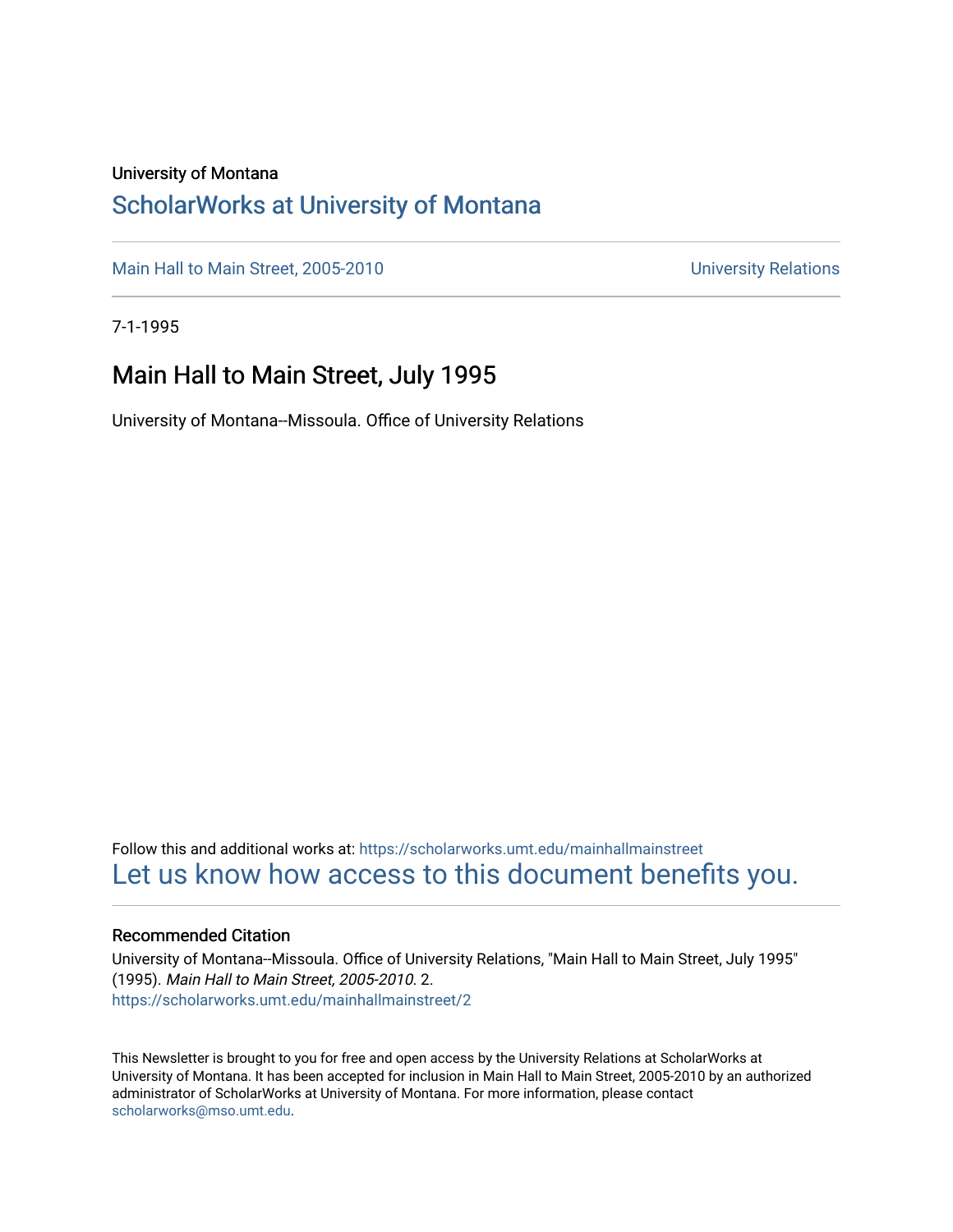

# Tomorrow's campus takes shape today

**The University of <sup>1</sup>** Montana is in the midst of an unprecedented building boom, with new construction and other projects under way on all corners of campus. And this may be just the beginning, says President George M. Dennison, who envisions a host of additional campus projects by the year 2,000.

New construction and renovation projects totaling more than \$70 million already are in the works,

with another \$140 million in construction proposed as the new century approaches.

'The period of change and disruption we have experienced during the last couple years will, in all likelihood, continue at least to the end of the decade," Dennison says.

Almost 20 separate projects are taking shape all over campus, with construction ranging from a new Honors College to UM's first parking structure.

Somebody said recently that we haven't had this magnitude of construction going on since the 1950s," says Dennison.

Thirteen buildings were erected during that decade,  $11$  new buildings opened between 1953 and 1956 alone. The next wave of construction came during Robert T. Pantzers presidency from 1966 to 1974, during which the University Center, the Mansfield Library, the Science Complex, Jesse Hall and Aber Hall were built.

This fall will mark the opening of Pantzer Hall, the first new dormitory on the UM campus since its namesake's era in Main Hall.

Washington-Grizzly Stadium will sport



*The Washington-Grizzly Stadium expansion project will add 7,000 seats*

an additional 7,000 seats in the end zone this fall. The Liberal Arts Building and the Lodge will finally have elevators.

By this time next year, the School of Business Administration, which outgrew its present home years ago, will move into spacious new digs on the west side of campus. The \$15.4 million William and Rosemary Gallagher School of Business Administration Building, built with \$13.1 million in state funds and \$2.3 million in private donations, will see its final level added in coming weeks.

Gutting and remodeling of the University Center will continue for another year, while crews nearby will be winding up the project to straighten Campus Drive where it passes in front of the Prescott House by August.

At almost every turn, something is going up or coming down.

"I didn't set out to do this," Dennison, who came to UM in 1990, says of the construction. "I knew that there was a need to address facilities. There always is. I certainly didn't have any impression five years ago that we would be this deeply involved in construction."

A critical need for more space and state-of-the-art technological facilities combined with low interest rates to spark the construction boom.

Who pays for it?

Of the \$70 million in projects currently under way, about \$13.4 million is funded by the state. Another \$3.3 million came from private sources, while the rest is funded with revenue bonds that will be repaid with user fees.

This spring, the private Utah-based ALSAM Foundation gave \$2.5

million, the largest contribution in UM's history, to build an addition for the pharmacy school. The gift was contingent upon UM raising the rest of the project's \$10.4 million price tag. The state Legislature contributed another \$2 million, and UM is seeking sources to supply the remaining \$6 million.

The University also is seeking funding for the rest of the \$140 million in proposed construction projects.

## The Campus of the Future

One day, a skybridge may link the Mansfield Library with a high-tech computer center to form UM's information hub.

"We need to have those facilities connected because they are the facilities that give you access to information," Dennison says.

The computer center will top off a multi-level parking structure, the first two levels of which will be completed this summer.

Other future plans call for a new \$20 million multi-purpose arena and a threestory parking structure to be built in the

*(Continuedon backpage)*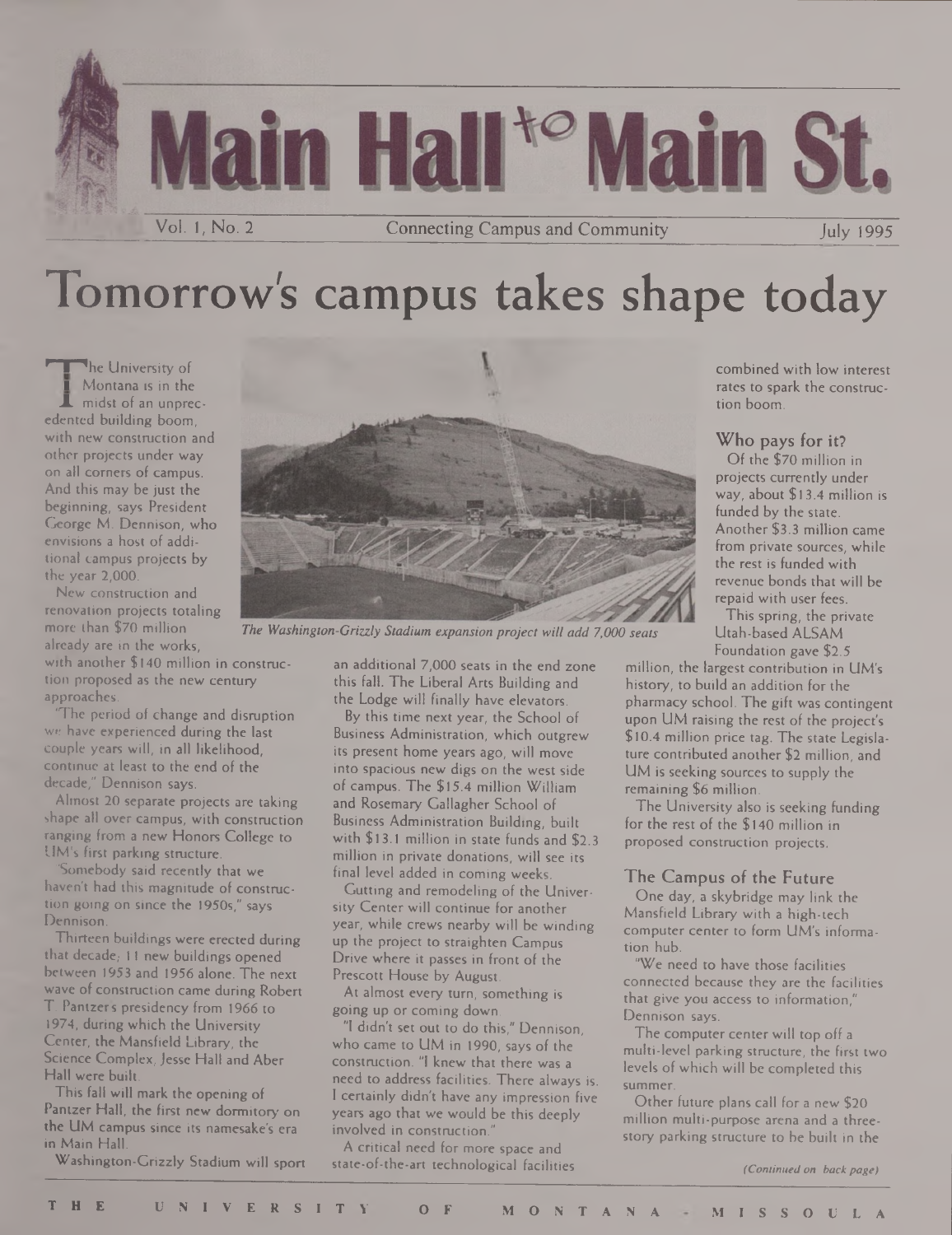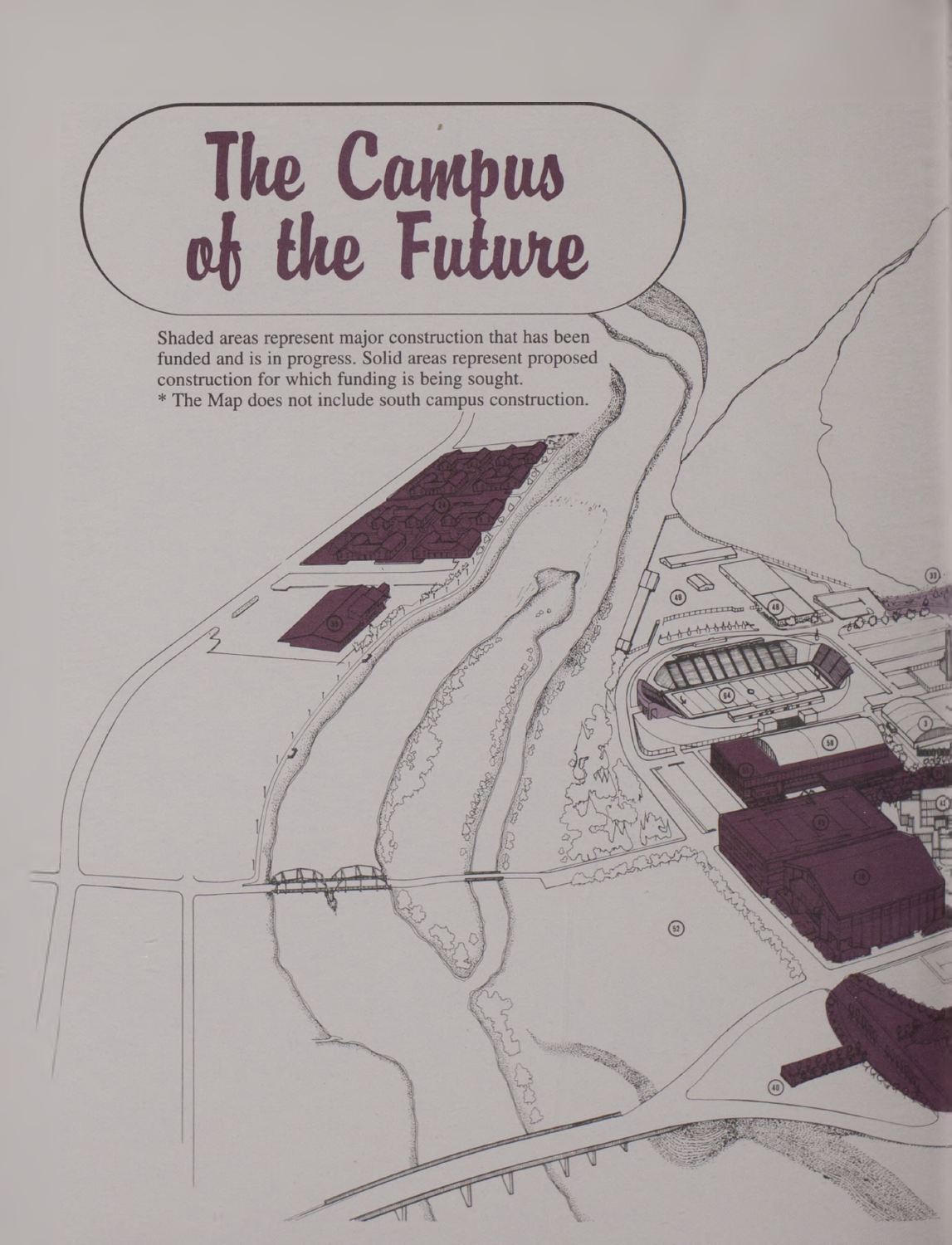## Aber Hall Art Annex - Grizzly Pool<br>Botany

- Eusiness Administration 27 Journalism<br>
1997 Center for Continuing Education 28 Knowles Hall Center for Continuing Education
- Example 1999 Chemistry/Pharmacy 29 Law School<br>
29 Law School<br>
29 Liberal Arts<br>
29 Liberal Arts Clinical Psychology Center 30 Schreiber (Men's) Schreiber (Men's) Gymreiber (Men's) Gymreiber (Men's) Gymreiber (Men's) Gymreiber (Men's) Gymreiber (Men's) Gymreiber (Men's) Gymreiber (Men's) Gymreiber (Men's) Gymreiber (M
- 
- 
- 
- 14 Duniway Hall 35 Mathematics 58 Student Recreation 36 Mathematics 58 Mathematics 58 McGill Hall
- 
- 
- 
- Building for the School of Business 42 Oval 65 724 Eddy<br>
Administration 43 Performing Arts/Radio-TV Center 66 Prescott House
- 22 Health Sciences<br>
23 Heating Plant<br>
23 Heating Plant<br>
24 Derking Structure
- 25 Jeannette Rankin Hall
- 
- 
- 
- 
- 
- Craig Hall 32 Lodge<br>
Centennial Circle 33 M' Tra
	-
	-
	- 36 McGill Hall<br>37 Miller Hall 37 Miller Hall<br>38 Music
		-

 $\bigcirc$  (42)

STILL

- 18 Forestry 39 Native American Studies 62 University 39 Native American Studies 62 University Center 62 University Center 62 University Center 62 University Center 62 University Center 62 University Center 62 University Ce
	- North Campus Entrance

- 
- Pantzer Hall **Pantzer Hall** 44

|    | <b>Turnal Scindalion Building</b>   | 23          | <b>Heating Plant</b>                  |    |                                      |
|----|-------------------------------------|-------------|---------------------------------------|----|--------------------------------------|
|    | Art Annex - Grizzly Pool            |             | Jonsme Development                    | 46 | Parking Structure/Computing Services |
| 4  | Botany                              | 25          | Jeannette Rankin Hall                 |    | Pharmacy/Psychology                  |
|    |                                     | 26          | Jesse Hall                            | 48 | <b>Physical Plant</b>                |
| 6  | <b>Business Administration</b>      | 27          | Journalism                            | 49 | Physical Plant Compound & Storage    |
|    | Center for Continuing Education     | 28          | Knowles Hall                          | 50 | Radio/T.V.                           |
| 8  | Chemistry/Pharmacy                  |             |                                       |    | Recreation Annex                     |
| 9  |                                     | 29          | Law School                            | 52 | River Bowl                           |
|    | Clinical Psychology Center          | 30          | Liberal Arts                          | 53 | Schreiber (Men's) Gym                |
|    |                                     |             | <b>Sciences</b>                       | 54 | <b>Science Complex</b>               |
| 11 | Craig Hall                          | 32          | Lodge                                 |    | Sheehan-Majestic Property            |
| 12 | Centennial Circle                   | 33          | 'M' Trail                             | 56 | Social Science                       |
| 13 | Davidson Honors College             | 34          | Mansfield Library                     | 57 | <b>Student Health Services</b>       |
| 14 | Duniway Hall                        | 35          | Mathematics                           | 58 | <b>Student Recreational Complex</b>  |
| 15 | Elrod Hall                          | 36          | McGill Hall                           | 59 | Tennis courts                        |
|    | ield House/Special Events Center    | 37          | Miller Hall                           | 60 | Turner Hall                          |
| 17 | Fine Arts                           | 38          | Music                                 | 61 | University (Main) Hall               |
| 18 | Forestry                            | 39          | Native American Studies               | 62 | <b>University Center</b>             |
| 19 | Forest Service Lab                  | 40          | North Campus Entrance                 | 63 | Harold C. Urey Lecture Hall          |
| 20 | William & Rosemary Gallagher        |             | North Corbin Hall                     | 64 | Washington-Grizzly Stadium           |
|    | Building for the School of Business | 42          | Oval                                  | 65 | 724 Eddy                             |
|    | A doministration                    | $A \supset$ | $D  f_1 = -1$ $A - (D - 1) - T^T T^T$ |    |                                      |

The University of